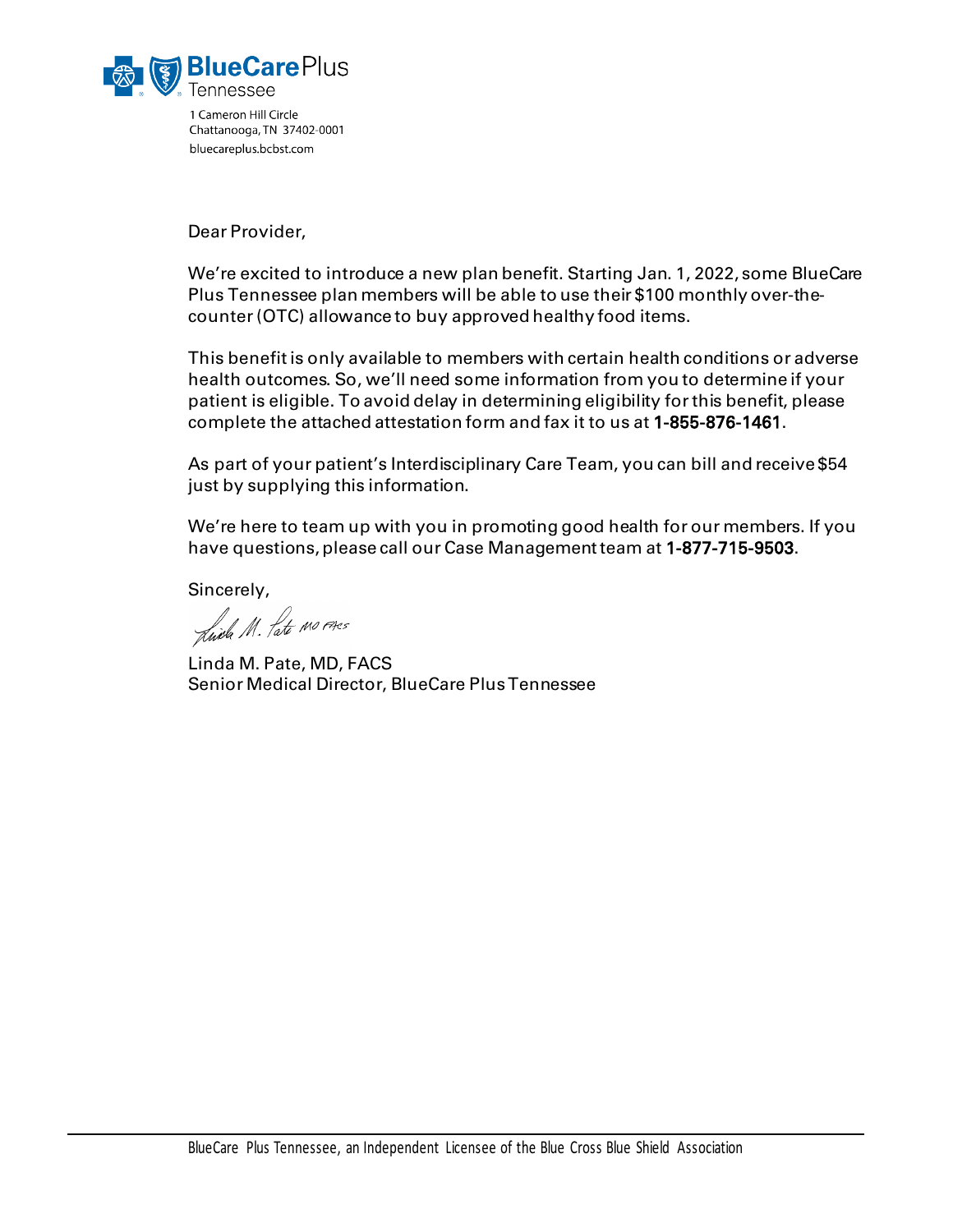

## **BlueCare Plus (HMO D-SNP)<sup>SM</sup> Healthy Food Provider Attestation of Patient Diagnosis**

 The individual below has indicated that they are one of your patients. To qualify for the healthy food benefit, your patient must have been diagnosed with one or more of the conditions listed on the following page and be at high risk of hospitalization or other adverse health outcomes.

 Please complete the attached attestation verifying the member is at risk and has been diagnosed with one or more of the conditions listed during the past 12 months. Then **fax** this form to **1-855-876-1461.** 

## **Patient's Information**

| <b>Provider Information</b> (Provider to complete) |  |
|----------------------------------------------------|--|
|                                                    |  |
|                                                    |  |
|                                                    |  |
|                                                    |  |